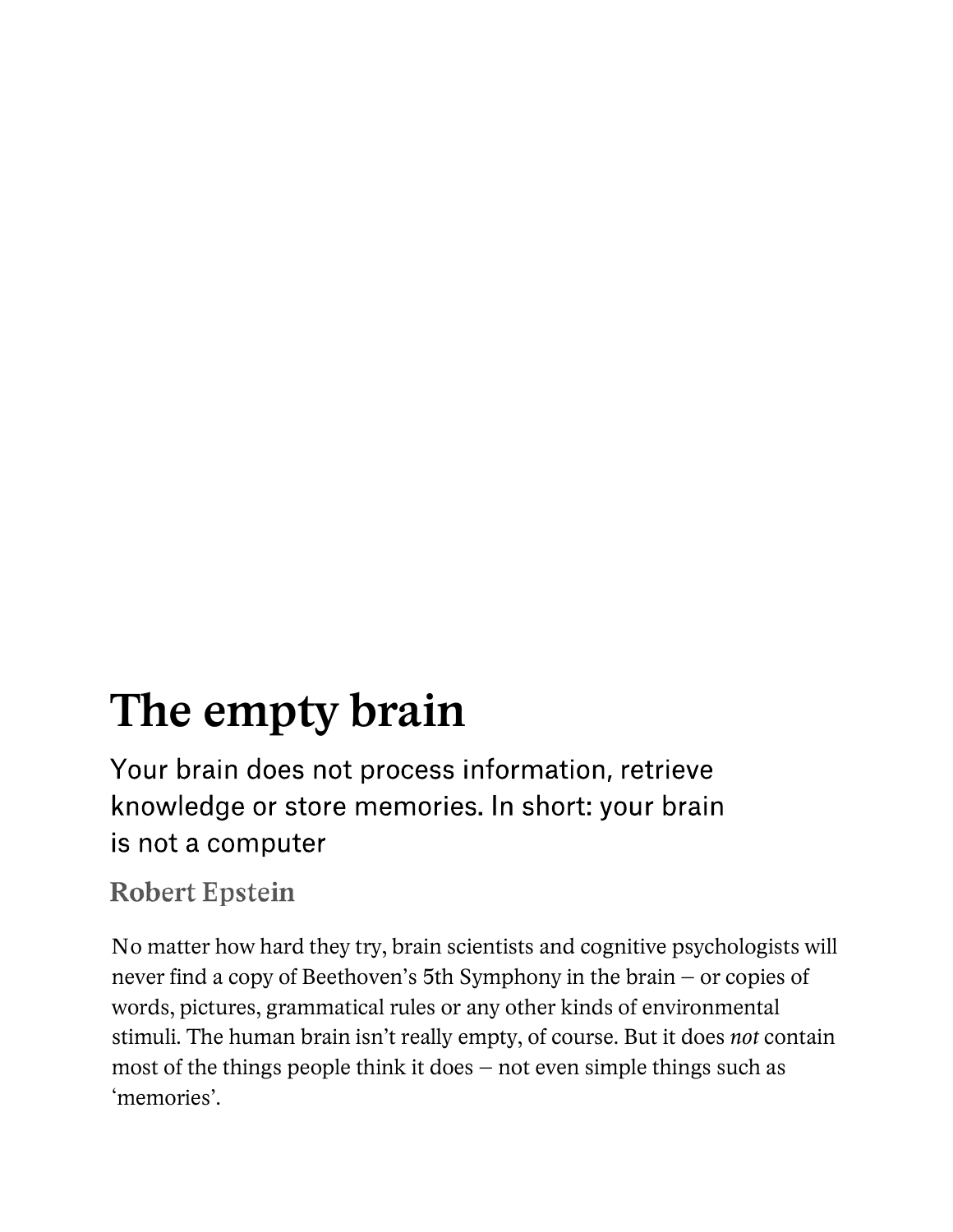Our shoddy thinking about the brain has deep historical roots, but the invention of computers in the 1940s got us especially confused. For more than half a century now, psychologists, linguists, neuroscientists and other experts on human behaviour have been asserting that the human brain works like a computer.

To see how vacuous this idea is, consider the brains of babies. Thanks to evolution, human neonates, like the newborns of all other mammalian species, enter the world prepared to interact with it effectively. A baby's vision is blurry, but it pays special attention to faces, and is quickly able to identify its mother's. It prefers the sound of voices to non-speech sounds, and can distinguish one basic speech sound from another. We are, without doubt, built to make social connections.

A healthy newborn is also equipped with more than a dozen reflexes – readymade reactions to certain stimuli that are important for its survival. It turns its head in the direction of something that brushes its cheek and then sucks whatever enters its mouth. It holds its breath when submerged in water. It grasps things placed in its hands so strongly it can nearly support its own weight. Perhaps most important, newborns come equipped with powerful learning mechanisms that allow them to *change* rapidly so they can interact increasingly effectively with their world, even if that world is unlike the one their distant ancestors faced.

Senses, reflexes and learning mechanisms – this is what we start with, and it is quite a lot, when you think about it. If we lacked any of these capabilities at birth, we would probably have trouble surviving.

But here is what we are *not* born with: *information, data, rules, software, knowledge, lexicons, representations, algorithms, programs, models, memories, images, processors, subroutines, encoders, decoders, symbols, or buffers* – design elements that allow digital computers to behave somewhat intelligently. Not only are we not *born* with such things, we also don't *develop* them – ever.

We don't *store* words or the rules that tell us how to manipulate them. We don't create *representations* of visual stimuli, *store* them in a short-term memory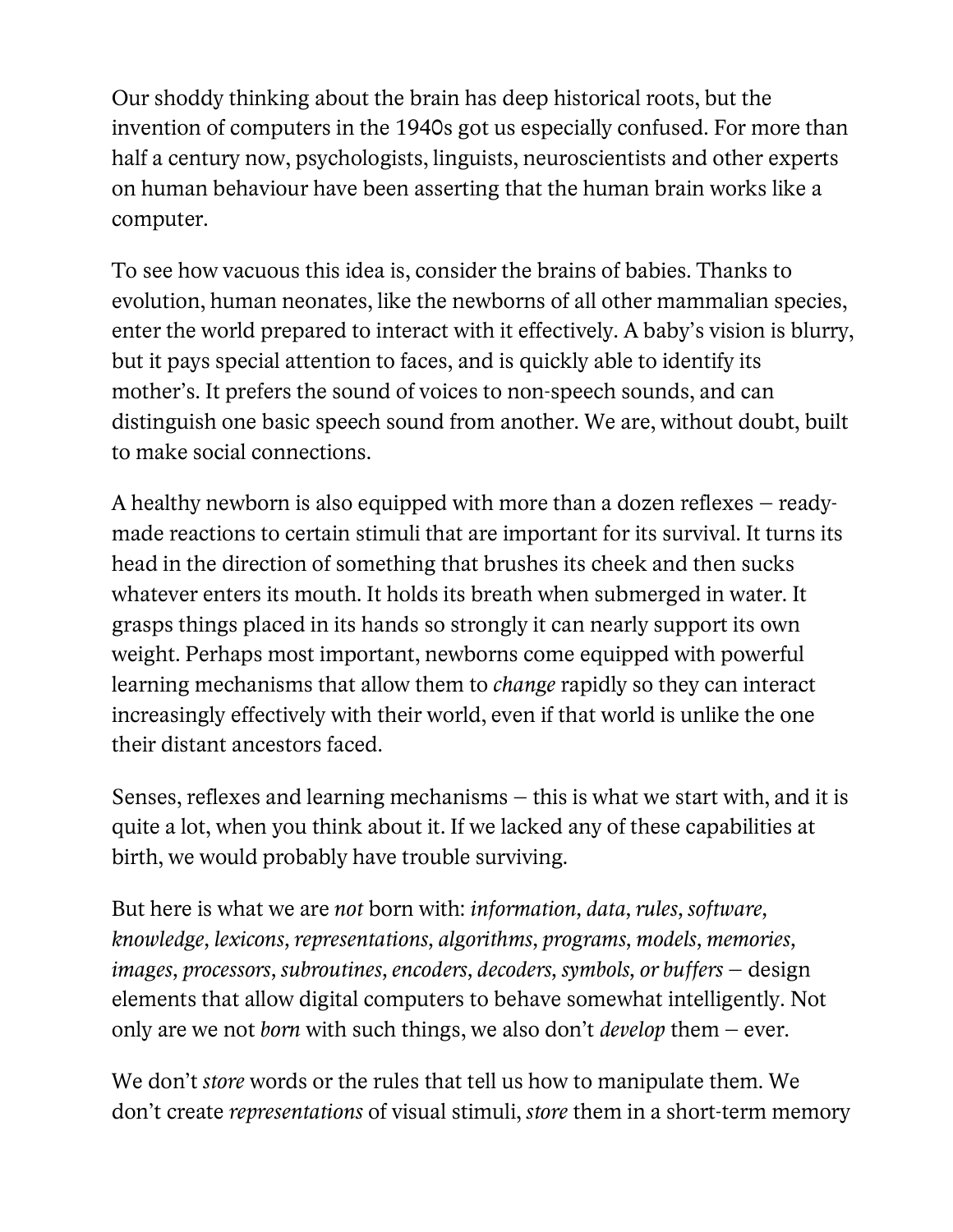buffer, and then *transfer* the representation into a long-term memory device. We don't *retrieve* information or images or words from memory registers. Computers do all of these things, but organisms do not.

Computers, quite literally, *process information* – numbers, letters, words, formulas, images. The information first has to be encoded into a format computers can use, which means patterns of ones and zeroes ('bits') organised into small chunks ('bytes'). On my computer, each byte contains 8 bits, and a certain pattern of those bits stands for the letter *d*, another for the letter *o,* and another for the letter *g*. Side by side, those three bytes form the word *dog*. One single image – say, the photograph of my cat Henry on my desktop – is represented by a very specific pattern of a million of these bytes ('one megabyte'), surrounded by some special characters that tell the computer to expect an image, not a word.

Computers, quite literally, move these patterns from place to place in different physical storage areas etched into electronic components. Sometimes they also copy the patterns, and sometimes they transform them in various ways – say, when we are correcting errors in a manuscript or when we are touching up a photograph. The rules computers follow for moving, copying and operating on these arrays of data are also stored inside the computer. Together, a set of rules is called a 'program' or an 'algorithm'. A group of algorithms that work together to help us do something (like buy stocks or find a date online) is called an 'application' – what most people now call an 'app'.

Forgive me for this introduction to computing, but I need to be clear: computers really do operate on *symbolic representations* of the world. They really *store* and *retrieve*. They really *process*. They really have physical *memories*. They really are guided in everything they do, without exception, by *algorithms*.

Humans, on the other hand, do not – never did, never will. Given this reality, why do so many scientists talk about our mental life as if we were computers?

n his book *In Our Own Image* (2015), the artificial intelligence expert George IZarkadakis describes six different metaphors people have employed over the past 2,000 years to try to explain human intelligence.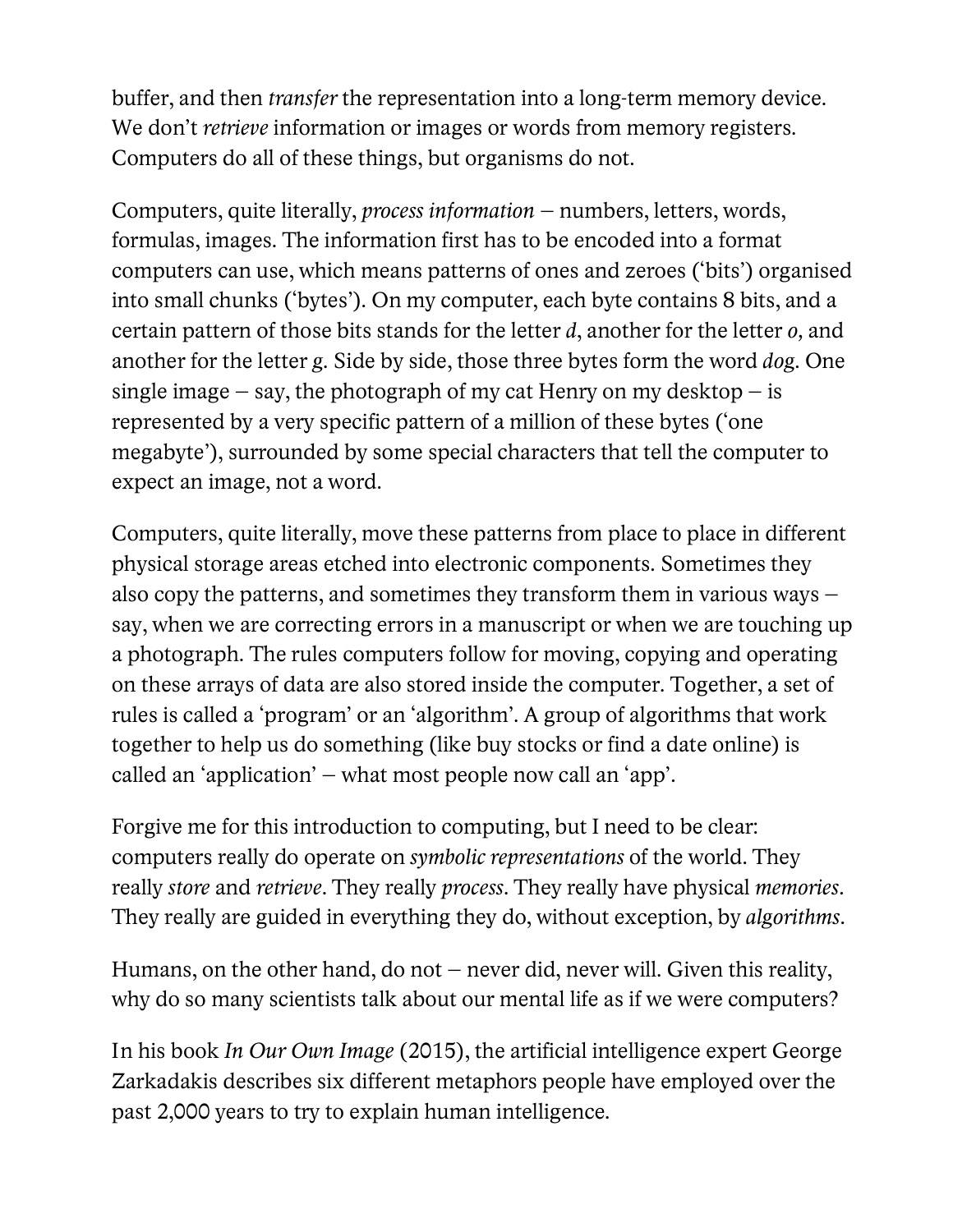In the earliest one, eventually preserved in the Bible, humans were formed from clay or dirt, which an intelligent god then infused with its spirit. That spirit 'explained' our intelligence – grammatically, at least.

The invention of hydraulic engineering in the 3rd century BCE led to the popularity of a hydraulic model of human intelligence, the idea that the flow of different fluids in the body – the 'humours' – accounted for both our physical and mental functioning. The hydraulic metaphor persisted for more than 1,600 years, handicapping medical practice all the while.

By the 1500s, automata powered by springs and gears had been devised, eventually inspiring leading thinkers such as René Descartes to assert that humans are complex machines. In the 1600s, the British philosopher Thomas Hobbes suggested that thinking arose from small mechanical motions in the brain. By the 1700s, discoveries about electricity and chemistry led to new theories of human intelligence – again, largely metaphorical in nature. In the mid-1800s, inspired by recent advances in communications, the German physicist Hermann von Helmholtz compared the brain to a telegraph.

The mathematician John von Neumann stated flatly that the function of the human nervous system is '*prima facie* digital', drawing parallel after parallel between the components of the computing machines of the day and the components of the human brain

Each metaphor reflected the most advanced thinking of the era that spawned it. Predictably, just a few years after the dawn of computer technology in the 1940s, the brain was said to operate like a computer, with the role of physical hardware played by the brain itself and our thoughts serving as software. The landmark event that launched what is now broadly called 'cognitive science' was the publication of *Language and Communication* (1951) by the psychologist George Miller. Miller proposed that the mental world could be studied rigorously using concepts from information theory, computation and linguistics.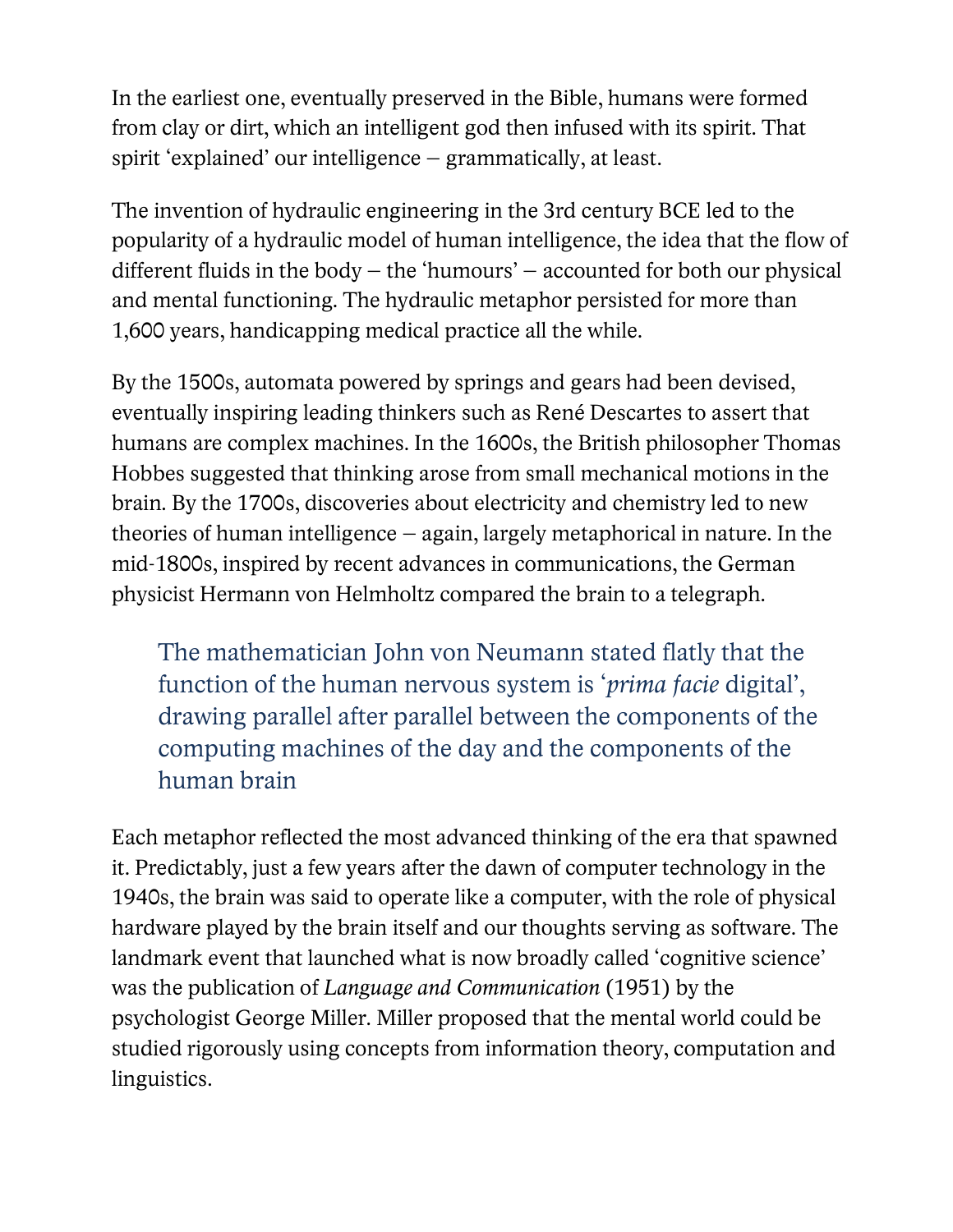This kind of thinking was taken to its ultimate expression in the short book *The Computer and the Brain* (1958), in which the mathematician John von Neumann stated flatly that the function of the human nervous system is '*prima facie* digital'. Although he acknowledged that little was actually known about the role the brain played in human reasoning and memory, he drew parallel after parallel between the components of the computing machines of the day and the components of the human brain.

Propelled by subsequent advances in both computer technology and brain research, an ambitious multidisciplinary effort to understand human intelligence gradually developed, firmly rooted in the idea that humans are, like computers, information processors. This effort now involves thousands of researchers, consumes billions of dollars in funding, and has generated a vast literature consisting of both technical and mainstream articles and books. Ray Kurzweil's book *How to Create a Mind: The Secret of Human Thought Revealed* (2013), exemplifies this perspective, speculating about the 'algorithms' of the brain, how the brain 'processes data', and even how it superficially resembles integrated circuits in its structure.

The information processing (IP) metaphor of human intelligence now dominates human thinking, both on the street and in the sciences. There is virtually no form of discourse about intelligent human behaviour that proceeds without employing this metaphor, just as no form of discourse about intelligent human behaviour could proceed in certain eras and cultures without reference to a spirit or deity. The validity of the IP metaphor in today's world is generally assumed without question.

But the IP metaphor is, after all, just another metaphor  $-$  a story we tell to make sense of something we don't actually understand. And like all the metaphors that preceded it, it will certainly be cast aside at some point – either replaced by another metaphor or, in the end, replaced by actual knowledge.

Just over a year ago, on a visit to one of the world's most prestigious research institutes, I challenged researchers there to account for intelligent human behaviour without reference to any aspect of the IP metaphor. *They couldn't do it*, and when I politely raised the issue in subsequent email communications,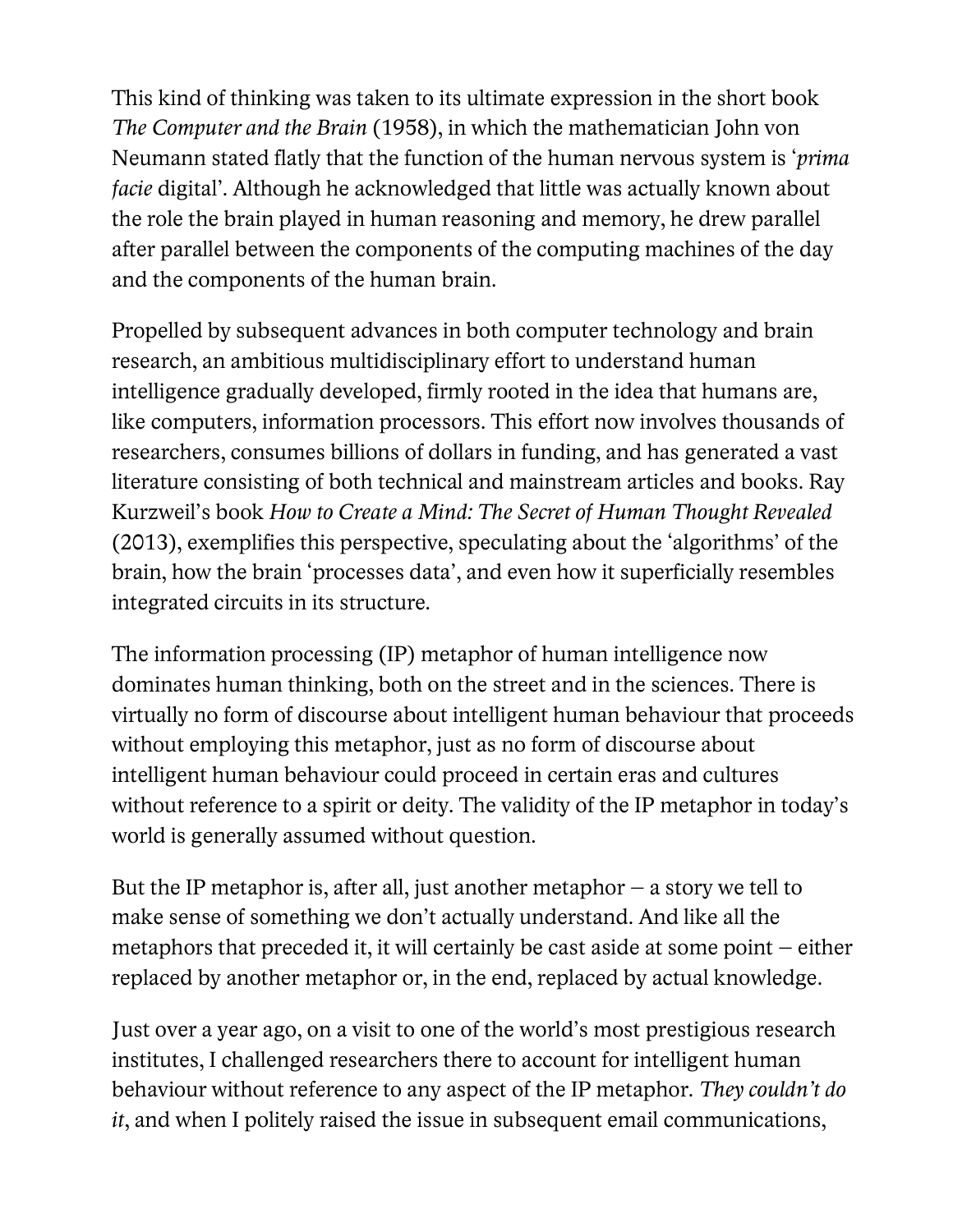they still had nothing to offer months later. They saw the problem. They didn't dismiss the challenge as trivial. But they couldn't offer an alternative. In other words, the IP metaphor is 'sticky'. It encumbers our thinking with language and ideas that are so powerful we have trouble thinking around them.

The faulty logic of the IP metaphor is easy enough to state. It is based on a faulty syllogism – one with two reasonable premises and a faulty conclusion. *Reasonable premise #1:* all computers are capable of behaving intelligently. *Reasonable premise #2:* all computers are information processors. *Faulty conclusion:* all entities that are capable of behaving intelligently are information processors.

Setting aside the formal language, the idea that humans must be information processors just because *computers* are information processors is just plain silly, and when, some day, the IP metaphor is finally abandoned, it will almost certainly be seen that way by historians, just as we now view the hydraulic and mechanical metaphors to be silly.

If the IP metaphor is so silly, why is it so sticky? What is stopping us from brushing it aside, just as we might brush aside a branch that was blocking our path? Is there a way to understand human intelligence without leaning on a flimsy intellectual crutch? And what price have we paid for leaning so heavily on this particular crutch for so long? The IP metaphor, after all, has been guiding the writing and thinking of a large number of researchers in multiple fields for decades. *At what cost?*

In a classroom exercise I have conducted many times over the years, I begin by recruiting a student to draw a detailed picture of a dollar bill – 'as detailed as possible', I say – on the blackboard in front of the room. When the student has finished, I cover the drawing with a sheet of paper, remove a dollar bill from my wallet, tape it to the board, and ask the student to repeat the task. When he or she is done, I remove the cover from the first drawing, and the class comments on the differences.

Because you might never have seen a demonstration like this, or because you might have trouble imagining the outcome, I have asked Jinny Hyun, one of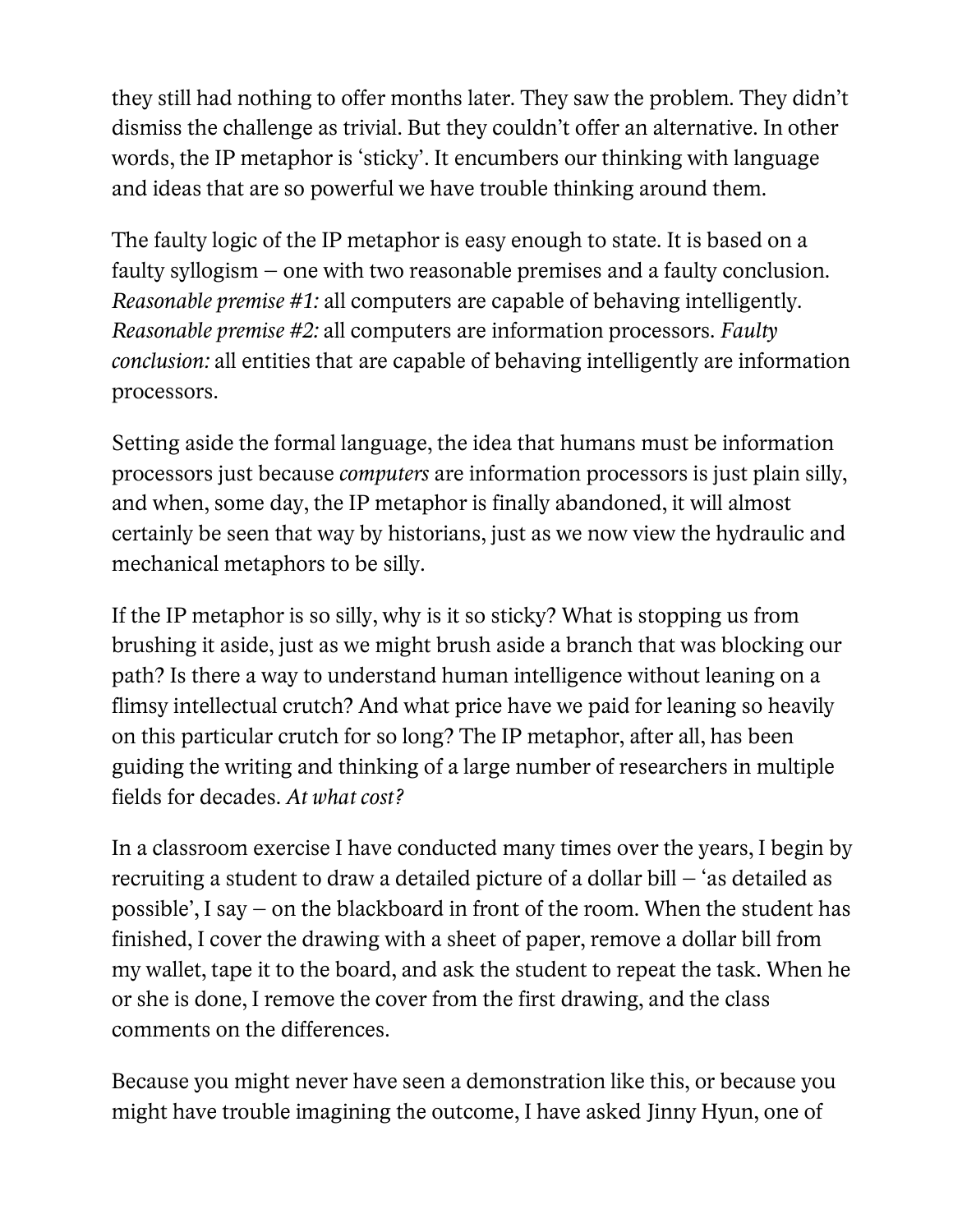the student interns at the institute where I conduct my research, to make the two drawings. Here is her drawing 'from memory' (notice the metaphor):



And here is the drawing she subsequently made with a dollar bill present:



Jinny was as surprised by the outcome as you probably are, but it is typical. As you can see, the drawing made in the absence of the dollar bill is horrible compared with the drawing made from an exemplar, even though Jinny has seen a dollar bill thousands of times.

What is the problem? Don't we have a 'representation' of the dollar bill 'stored' in a 'memory register' in our brains? Can't we just 'retrieve' it and use it to make our drawing?

Obviously not, and a thousand years of neuroscience will never locate a representation of a dollar bill stored inside the human brain for the simple reason that it is not there to be found.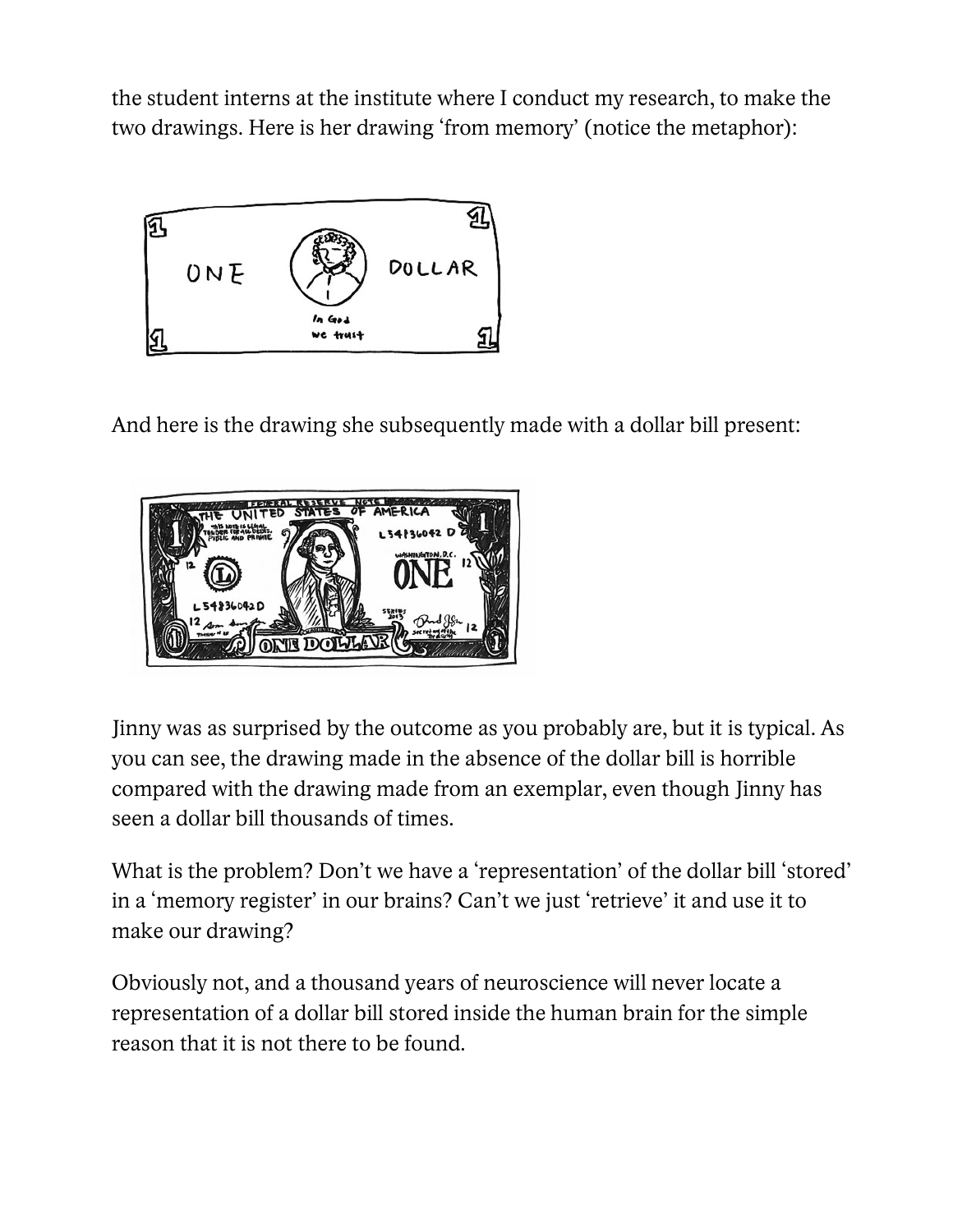## The idea that memories are stored in *individual neurons* is preposterous: how and where is the memory stored in the cell?

A wealth of brain studies tells us, in fact, that multiple and sometimes large areas <http://cercor.oxfordjournals.org/content/14/11/1214.full> of the brain are often involved in even the most mundane memory tasks. When strong emotions are involved, millions of neurons can become more active. In a 2016 study <http://cpx.sagepub.com/content/4/2/312> of survivors of a plane crash by the University of Toronto neuropsychologist Brian Levine and others, recalling the crash increased neural activity in 'the amygdala, medial temporal lobe, anterior and posterior midline, and visual cortex' of the passengers.

The idea, advanced by several scientists, that specific memories are somehow stored in *individual neurons* is preposterous; if anything, that assertion just pushes the problem of memory to an even more challenging level: how and where, after all, is the memory stored in the cell?

So what is occurring when Jinny draws the dollar bill in its absence? If Jinny had *never* seen a dollar bill before, her first drawing would probably have not resembled the second drawing at all. Having seen dollar bills before, she was *changed* in some way. Specifically, her brain was changed in a way that allowed her to *visualise* a dollar bill – that is, to *re-experience* seeing a dollar bill, at least to some extent.

The difference between the two diagrams reminds us that visualising something (that is, seeing something in its absence) is far less accurate than seeing something in its presence. This is why we're much better at recognising than recalling. When we *re-member* something (from the Latin *re*, 'again', and *memorari*, 'be mindful of'), we have to try to relive an experience; but when we recognise something, we must merely be conscious of the fact that we have had this perceptual experience before.

Perhaps you will object to this demonstration. Jinny had seen dollar bills before, but she hadn't made a deliberate effort to 'memorise' the details. Had she done so, you might argue, she could presumably have drawn the second image without the bill being present. Even in this case, though, *no image of the*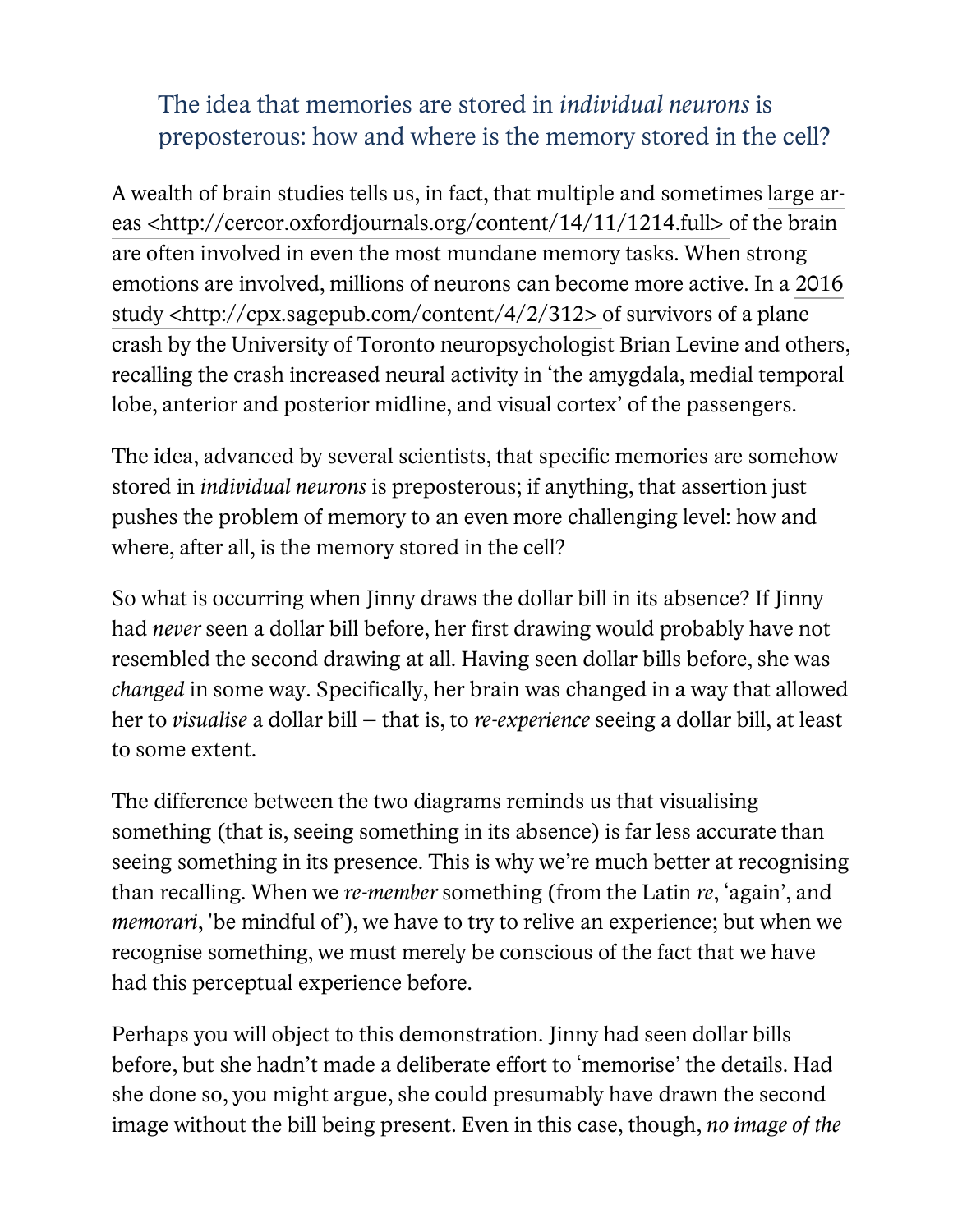*dollar bill has in any sense been 'stored' in Jinny's brain*. She has simply become better prepared to draw it accurately, just as, through practice, a pianist becomes more skilled in playing a concerto without somehow inhaling a copy of the sheet music.

From this simple exercise, we can begin to build the framework of a metaphorfree theory of intelligent human behaviour – one in which the brain isn't completely *empty*, but is at least empty of the baggage of the IP metaphor.

As we navigate through the world, we are changed by a variety of experiences. Of special note are experiences of three types: (1) we *observe* what is happening around us (other people behaving, sounds of music, instructions directed at us, words on pages, images on screens); (2) we are exposed to the *pairing* of unimportant stimuli (such as sirens) with important stimuli (such as the appearance of police cars); (3) we are *punished or rewarded* for behaving in certain ways.

We become more effective in our lives if we change in ways that are consistent with these experiences – if we can now recite a poem or sing a song, if we are able to follow the instructions we are given, if we respond to the unimportant stimuli more like we do to the important stimuli, if we refrain from behaving in ways that were punished, if we behave more frequently in ways that were rewarded.

Misleading headlines notwithstanding, no one really has the slightest idea how the brain changes after we have learned to sing a song or recite a poem. But neither the song nor the poem has been 'stored' in it. The brain has simply *changed* in an orderly way that now allows us to sing the song or recite the poem under certain conditions. When called on to perform, neither the song nor the poem is in any sense 'retrieved' from anywhere in the brain, any more than my finger movements are 'retrieved' when I tap my finger on my desk. We simply sing or recite – no retrieval necessary.

A few years ago, I asked the neuroscientist <http://DrRobertEpstein.com/downloads/Epstein-BRUTH\_TRUTHS\_ABOUT\_THE\_AG-ING\_BRAIN-DISCOVER-Oct\_2012.pdf> Eric Kandel of Columbia University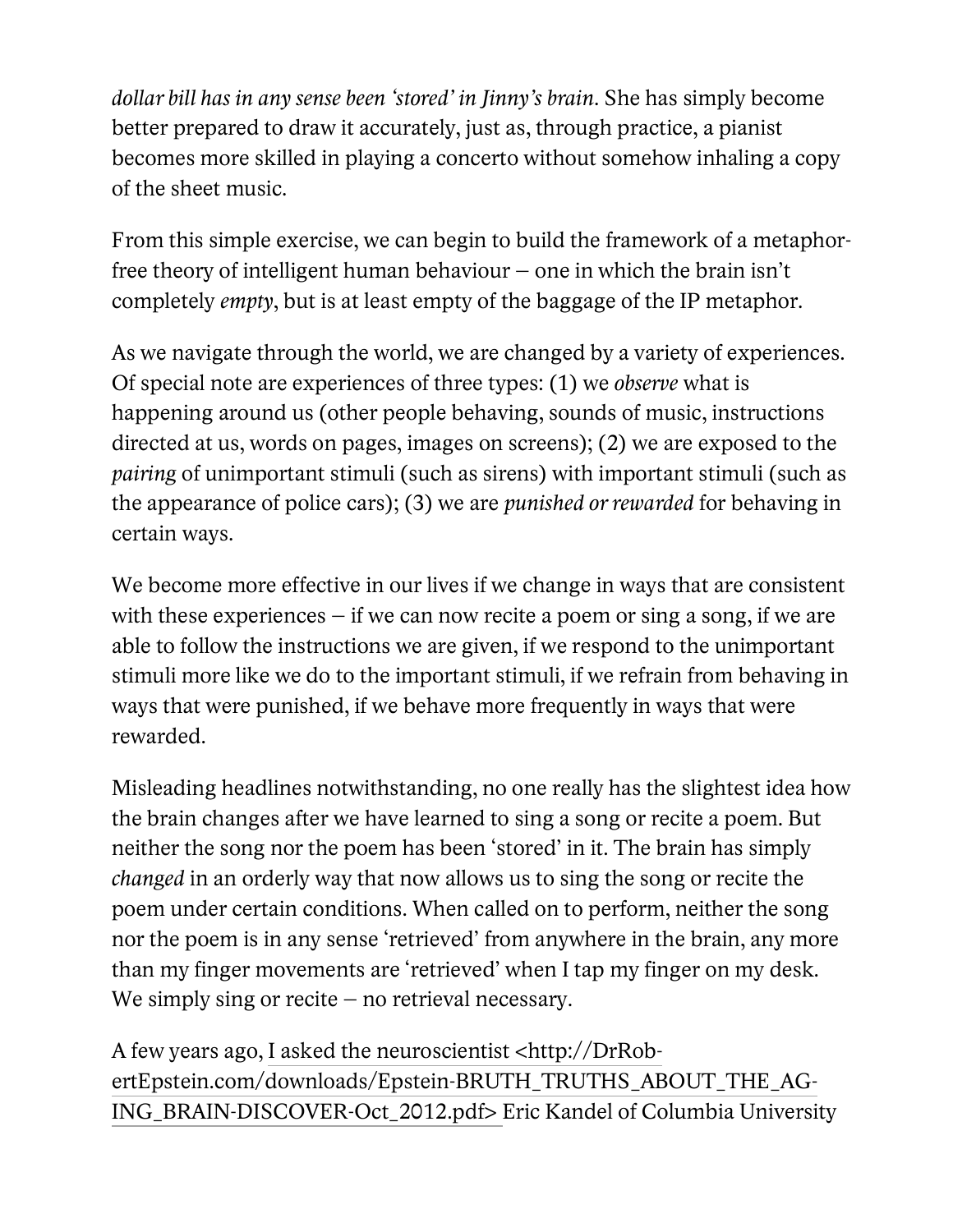– winner of a Nobel Prize for identifying some of the chemical changes that take place in the neuronal synapses of the *Aplysia* (a marine snail) after it learns something – how long he thought it would take us to understand how human memory works. He quickly replied: 'A hundred years.' I didn't think to ask him whether he thought the IP metaphor was slowing down neuroscience, but some neuroscientists are indeed beginning to think the unthinkable – that the metaphor is not indispensable.

A few cognitive scientists – notably Anthony Chemero of the University of Cincinnati, the author of *Radical Embodied Cognitive Science* (2009) – now completely reject the view that the human brain works like a computer. The mainstream view is that we, like computers, make sense of the world by performing computations on mental representations of it, but Chemero and others describe another way of understanding intelligent behaviour – as a *direct interaction* between organisms and their world.

My favourite example of the dramatic difference between the IP perspective and what some now call the 'anti-representational' view of human functioning involves two different ways of explaining how a baseball player manages to catch a fly ball – beautifully explicated by Michael McBeath, now at Arizona State University, and his colleagues in a 1995 paper in Science <http://www.ncbi.nlm.nih.gov/pubmed/7725104> . The IP perspective requires the player to formulate an estimate of various initial conditions of the ball's flight – the force of the impact, the angle of the trajectory, that kind of thing – then to create and analyse an internal model of the path along which the ball will likely move, then to use that model to guide and adjust motor movements continuously in time in order to intercept the ball.

That is all well and good *if* we functioned as computers do, but McBeath and his colleagues gave a simpler account: to catch the ball, the player simply needs to keep moving in a way that keeps the ball in a constant visual relationship with respect to home plate and the surrounding scenery (technically, in a 'linear optical trajectory'). This might sound complicated, but it is actually incredibly simple, and completely free of computations, representations and algorithms.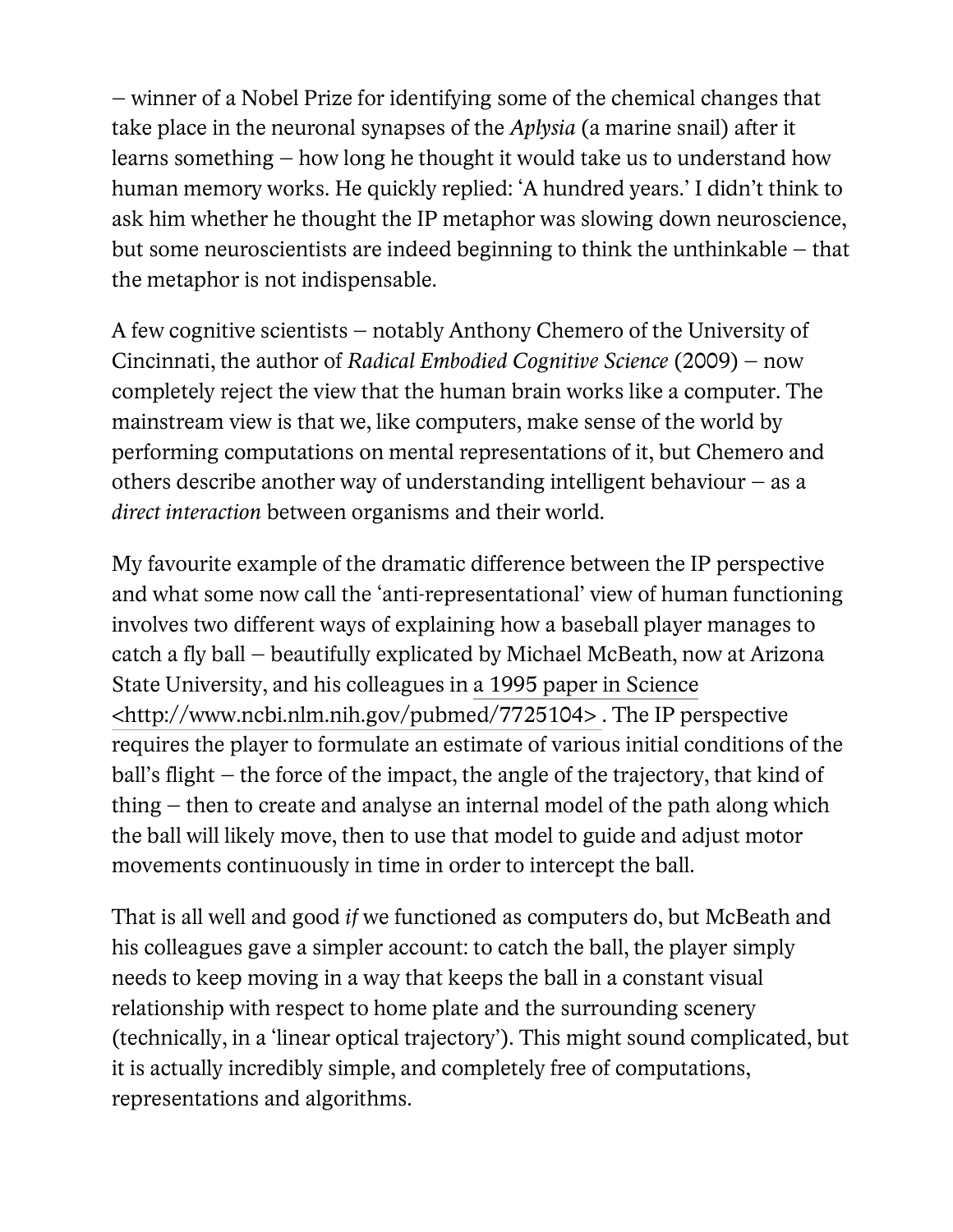## We will never have to worry about a human mind going amok in cyberspace, and we will never achieve immortality through downloading

Two determined psychology professors at Leeds Beckett University in the UK – Andrew Wilson and Sabrina Golonka – include the baseball example among many others that can be looked at simply and sensibly outside the IP framework. They have been blogging <http://psychsciencenotes.blogspot.com/p/about-us.html> for years about what they call a 'more coherent, naturalised approach to the scientific study of human behaviour… at odds with the dominant cognitive neuroscience approach'. This is far from a movement, however; the mainstream cognitive sciences continue to wallow uncritically in the IP metaphor, and some of the world's most influential thinkers have made grand predictions about humanity's future that depend on the validity of the metaphor.

One prediction – made by the futurist Kurzweil, the physicist Stephen Hawking and the neuroscientist Randal Koene, among others – is that, because human consciousness is supposedly like computer software, it will soon be possible to download human minds to a computer, in the circuits of which we will become immensely powerful intellectually and, quite possibly, immortal. This concept drove the plot of the dystopian movie *Transcendence*  (2014) starring Johnny Depp as the Kurzweil-like scientist whose mind was downloaded to the internet – with disastrous results for humanity.

Fortunately, because the IP metaphor is not even slightly valid, we will never have to worry about a human mind going amok in cyberspace; alas, we will also never achieve immortality through downloading. This is not only because of the absence of consciousness software in the brain; there is a deeper problem here – let's call it the *uniqueness problem* – which is both inspirational and depressing.

Because neither 'memory banks' nor 'representations' of stimuli exist in the brain, and because all that is required for us to function in the world is for the brain to change in an orderly way as a result of our experiences, *there is no*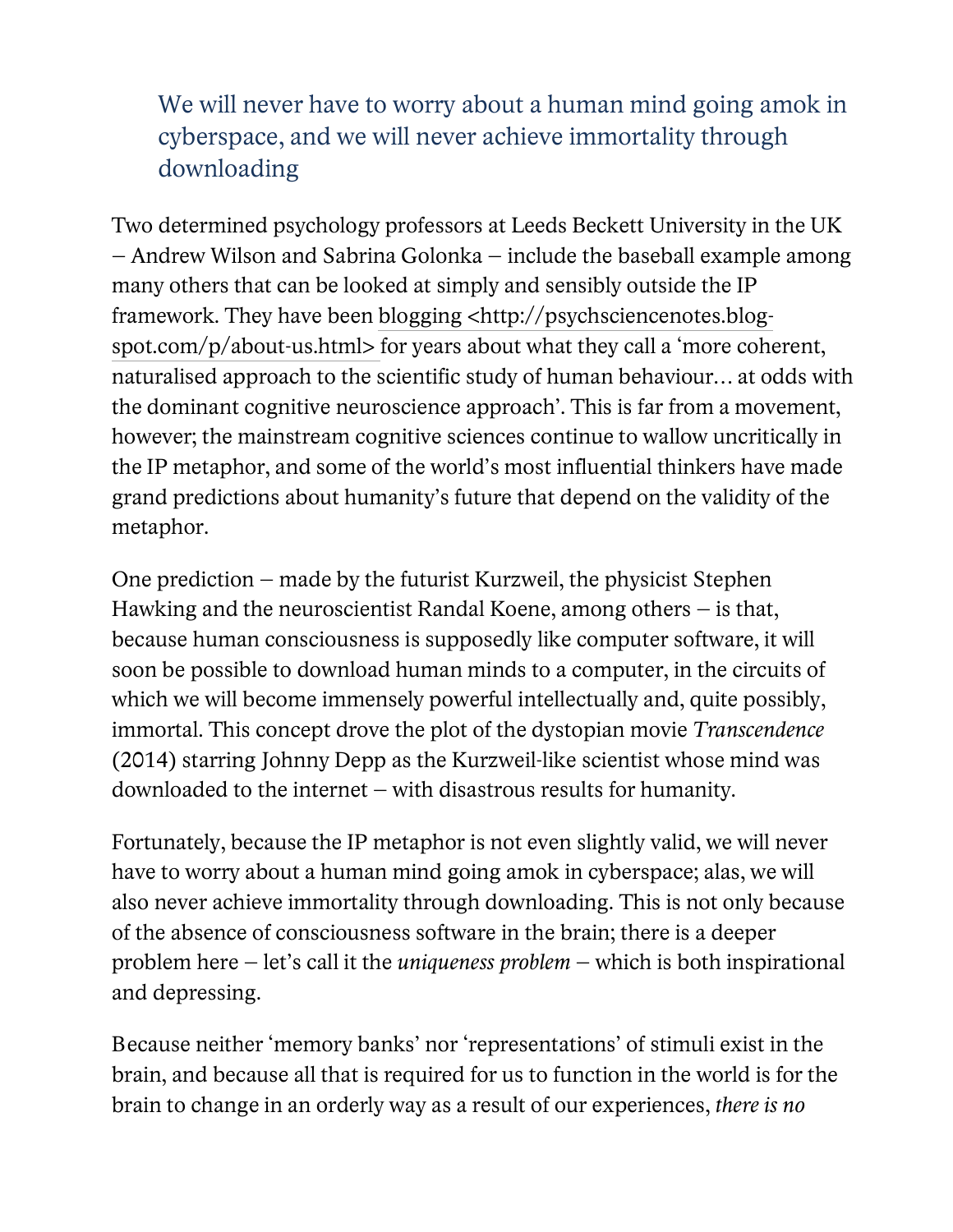*reason to believe that any two of us are changed the same way by the same experience*. If you and I attend the same concert, the changes that occur in my brain when I listen to Beethoven's 5th will almost certainly be completely different from the changes that occur in your brain. Those changes, whatever they are, are built on the unique neural structure that already exists, each structure having developed over a lifetime of unique experiences.

This is why, as Sir Frederic Bartlett demonstrated in his book *Remembering* (1932), no two people will repeat a story they have heard the same way and why, over time, their recitations of the story will diverge more and more. No 'copy' of the story is ever made; rather, each individual, upon hearing the story, changes to some extent – enough so that when asked about the story later (in some cases, days, months or even years after Bartlett first read them the story) – they can *re-experience* hearing the story to some extent, although not very well (see the first drawing of the dollar bill, above).

This is inspirational, I suppose, because it means that each of us is truly unique, not just in our genetic makeup, but even in the way our brains change over time. It is also depressing, because it makes the task of the neuroscientist daunting almost beyond imagination. For any given experience, orderly change could involve a thousand neurons, a million neurons or even the entire brain, with the pattern of change different in every brain.

Worse still, even if we had the ability to take a snapshot of all of the brain's 86 billion neurons and then to simulate the state of those neurons in a computer, *that vast pattern would mean nothing outside the body of the brain that produced it*. This is perhaps the most egregious way in which the IP metaphor has distorted our thinking about human functioning. Whereas computers do store exact copies of data – copies that can persist unchanged for long periods of time, even if the power has been turned off – the brain maintains our intellect only as long as it remains *alive*. There is no on-off switch. Either the brain keeps functioning, or we disappear. What's more, as the neurobiologist Steven Rose pointed out in *The Future of the Brain* (2005), a snapshot of the brain's current state might also be meaningless unless we knew the *entire life history* of that brain's owner – perhaps even about the *social context* in which he or she was raised.